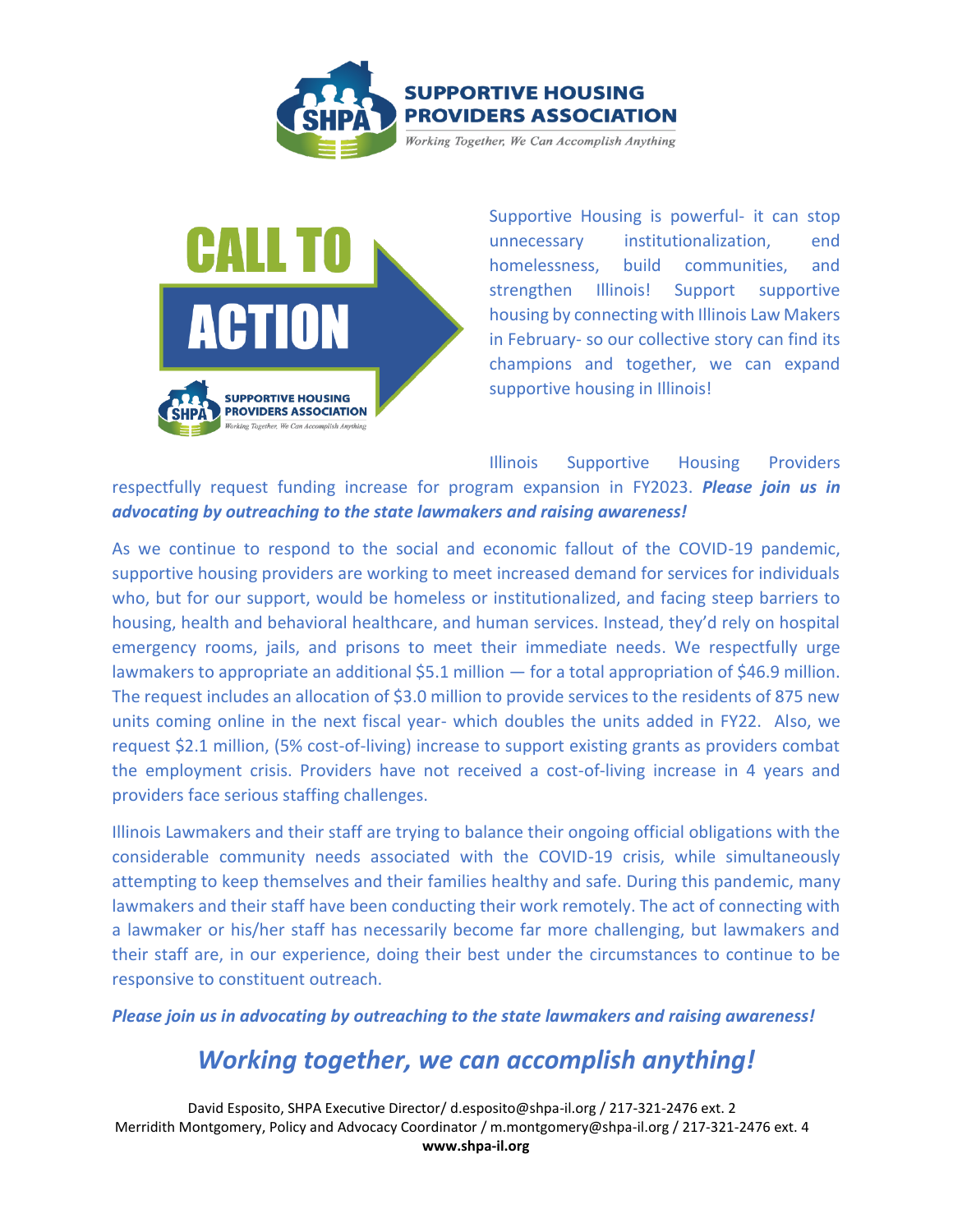

# **SHPA's Action Toolkit**

This toolkit provides SHPA's members and supporters information on joining SHPA's work to increase, preserve, and protect Supportive Housing line items in the state budget. Our goal is to successfully advocate for an increase in state appropriations so that Supportive Housing line items are appropriated \$46.9 million in FY2023. This toolkit provides information on these action opportunities: SHPA's Call-In Days, Setting Up a Virtual Meeting with Lawmakers, Lawmaker Awareness and Advocacy Letter Campaign, and Social Media Awareness using #ILSupportiveHousing.

**SHPA has prepared messaging materials available at SHPA-IL.org. These resources are great to share with Lawmakers.** 



| February 4, 2022 | through | April 8, 2022 |  |
|------------------|---------|---------------|--|
|                  |         |               |  |

### **SHPA's Action Tools**

| Overview                                                                | 3  |
|-------------------------------------------------------------------------|----|
| Our Asks                                                                | 3  |
| Our Message                                                             | 4  |
| Telling your Local Story                                                | 5  |
| <b>Identifying My Lawmakers</b>                                         | 5  |
| <b>Calling Your Lawmakers</b>                                           | 7  |
| Call In Day Script                                                      | 8  |
| Setting Up a Meeting: Lawmaker Engagement                               | 9  |
| Sample Meeting Agenda                                                   | 10 |
| Letters to Legislators: Lawmaker Awareness and Advocacy Letter Campaign | 11 |
| <b>Supportive Housing Provider Template</b>                             | 12 |
| <b>Supportive Housing Resident Template</b>                             | 14 |
| Social Media                                                            | 15 |
| <b>Advocacy Feedback</b>                                                | 16 |
| <b>Advocacy Support Calls</b>                                           | 16 |
| <b>Supporitve Housing Forum</b>                                         | 17 |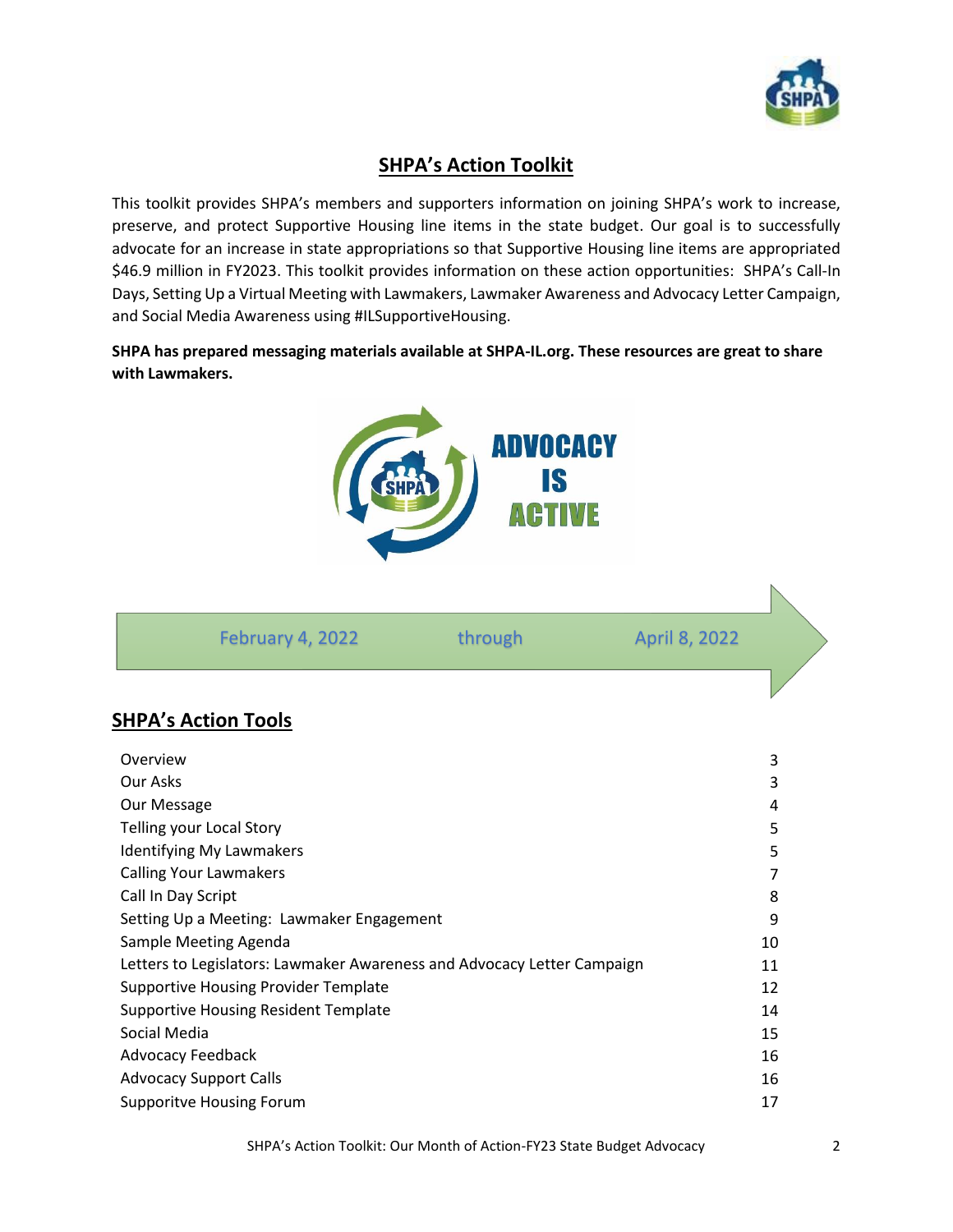

### **Overview**

This legislative session, the Supportive Housing Providers Association will engage the Illinois General Assembly (ILGA) Members about two specific issues.

Our primary ask is that ILGA support supportive housing through the FY23 Illinois General Revenue Budget. This supports the annual work of supportive housing providers. Also, DHS was appropriated supportive housing funding from the American Rescue Plan in FY22. This funding is expected to be spent during three-year period and therefore will need to be reappropriated annually until spent.

Our secondary ask is that ILGA supports Improving Homeless Response and Expanding Supportive Housing in Illinois through emergency relief funding. Our recommendation includes a holistic scope of need and four strategies that will help end homelessness in Illinois. These strategies can be scaled back based on funding availability.

### **Our Primary Ask- Our Budget Ask**

**We are respectfully asking the lawmakers to appropriate \$46.9 million for supportive housing services as part of the FY 2023 budget.** 

• This funding, which represents an increase relative to the FY 2022 appropriation of \$5.1 million, the request includes an allocation of \$3.0 million to provide services to the residents of 875 new units coming online in the next fiscal year- which doubles the units added in FY22. Also, we request \$2.1 million, (5% cost-of-living) increase to support existing grants as providers combat the employment crisis. Providers have not received a cost-of-living increase in 4 years and providers face serious staffing challenges.

**Please, ensure the commitments made to supportive housing during the FY22 allocation of ARPA (American Rescue Plan Act).** 

# **Our Secondary Ask- Our ARPA (American Rescue Plan) Ask**

**The Supportive Housing Provider Association is sharing a recommendation that aims to improve Illinois' response to homelessness and create housing stability. Funding now available in Illinois from emergency relief resources, such as the American Rescue Plan Act, creates a once in a lifetime chance to improve the components of the Homeless Response Systems and expand Supportive Housing in Illinois. Please, consider supporting the following critical initiatives.**

- Implement the Housing Assistance Program
- Commit To Expanding Permanent Supportive Housing
- Develop Emergency Supportive Housing
- Improve Infrastructure of/for the Homelessness Response System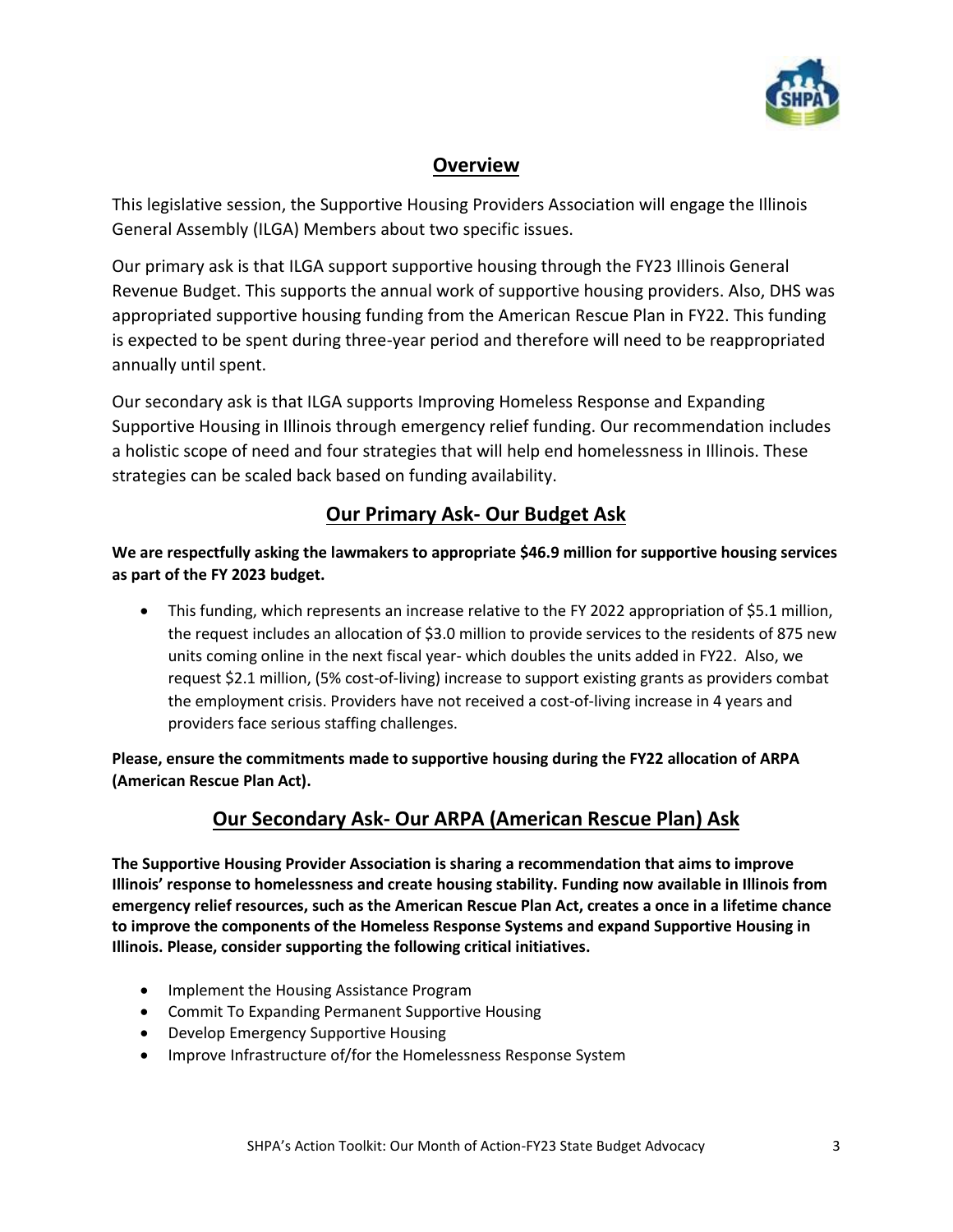

### **Our Message**

New data demonstrates the increased need for Supportive Housing- even before the pandemic. Here is why Illinois needs to increase its investment in Supportive Housing:

- 10,431 Illinoisians are Homeless Tonight-20% are experiencing chronic homelessness.
- Illinois had the 5<sup>th</sup> highest increase in the rate chronic homelessness in the nation.
- 17,684 Supportive Housing beds are currently dedicated to Illinoisians who have experienced homelessness or unnecessary institutionalization
- 40,749 Additional Illinoisians need Supportive Housing now- 47.5% have a disabling condition.
- 8 times higher for Black/African Americans households to experience homelessness in Illinois.

*Supportive Housing is as diverse* as the people and communities it serves. It is a powerful change factorhelping individuals and families throughout Illinois by providing affordable housing and supportive services.

*Supportive housing can* end homelessness, stop unnecessary institutionalization, build communities, and strengthen Illinois.

*Supportive Housing is a solution* that combines housing and services. Housing is the platform where Illinoisans can achieve wellness, reach economic stability, and be a part of their communities. The supportive services are critical to a person's stability once they enter housing.

*Supportive housing providers* are working to meet increased demand for services from individuals who, but for our support, would be homeless or institutionalized, and facing steep barriers to housing, health and behavioral healthcare, and human services. Instead, they'd rely on hospital emergency rooms, jails, and prisons to meet their immediate needs.

*Housing is Health Care*- decades of research and experience with supportive housing have taught us that a holistic view of health necessarily accounts for housing and other social factors. Illinois supportive housing providers are committed to reducing homelessness throughout the state and, in doing so, promoting health, safety and quality of life for our most vulnerable residents.

Supportive Housing is innovative, evidence-based, person-centered, and cost-effective. It connects affordable housing and supportive services to Illinoisans who need them.

Supportive housing is an equitable response to systemic racism.

Supportive housing improves lives of Illinoisians and reduces demands on local first responders, saving taxpayer's dollars, wrapping person-led supportive services around affordable housing.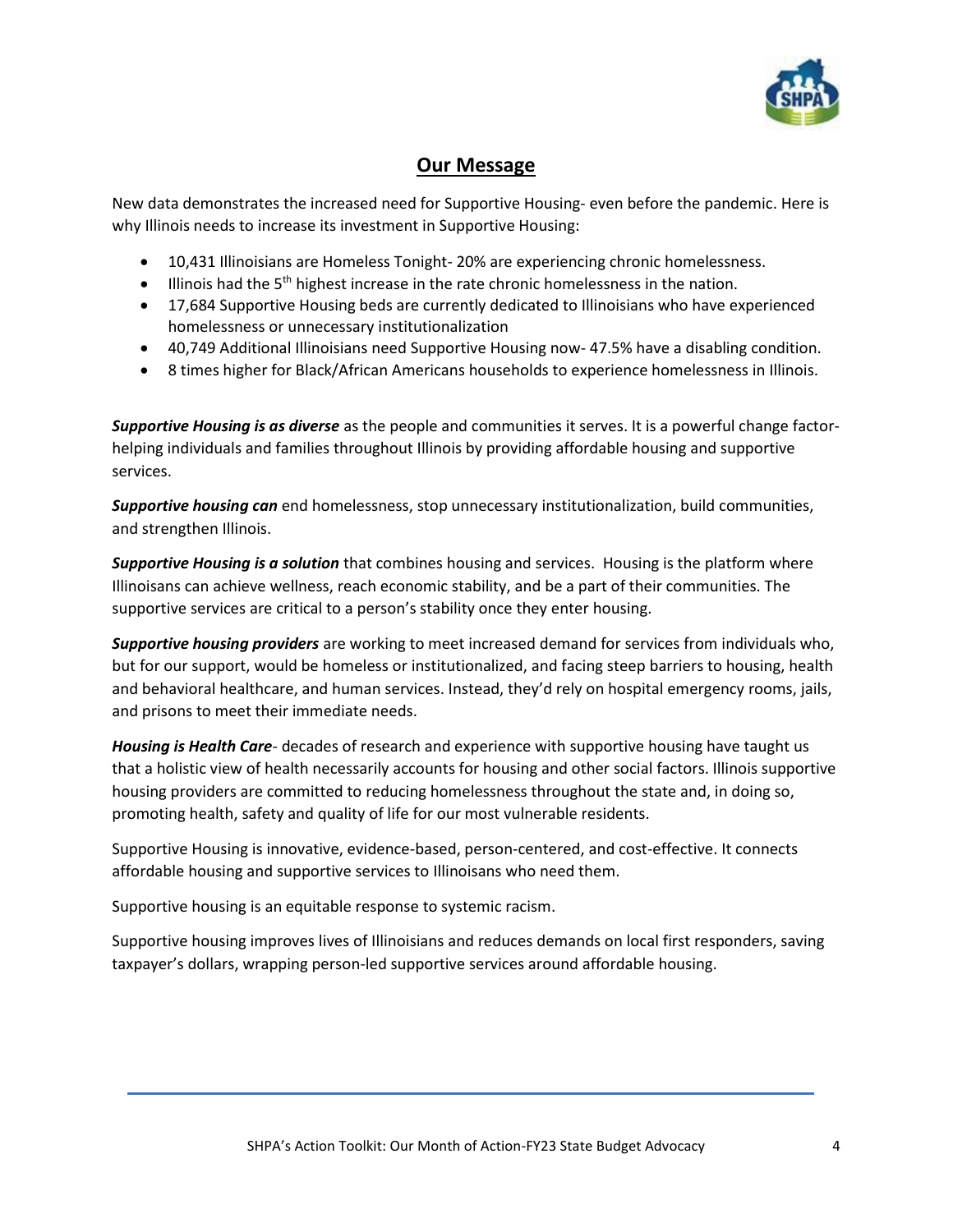

### **Telling Your Local Story**

It is very important to lift-up the amazing work SHPA's members have been doing in their communities, the impact of COVID-19 in their work and on those they serve, and the need for increased state funding. SHPA's members serve Illinoisans who are very vulnerable to COVID-19. SHPA's members work has literally saved lives and lessened the spread of COVID-19. This is on top of your daily work that helps end homelessness and stop unnecessary institutionalization in Illinois.

There is no story more local than that of a person whose life experiences and conditions have led them to need supportive housing. Encourage residents to share their stories too. Include resident advocates in meetings and help empower them to raise their voice through sharing their stories too.

*Helping lawmakers understand that supportive housing is a need in every community in Illinois is critical, but helping lawmakers understand supportive housing is a need of their constituents in the communities they serve will be the most impactful.* 

For more information about local supportive housing resources, please visit our supportive housing map at : [Supportive Housing Map](https://univofillinois.maps.arcgis.com/apps/webappviewer/index.html?id=f68131fa000c4b86bc41c552dc1c6789) on [www.shpa-il.org](http://www.shpa-il.org/) .

### **Identifying My Lawmakers**

#### **Direction:**

• Identify the state representative and senator who represent the location of your supportive housing agency. If you're not sure who they are, contact SHPA's Merridith Montgomery at (217) 321-2476 ext. 4 or m.montgomery@shpa-il.org.

Find your legislators' contact information by looking up your agency's address or your address at:

<https://www.elections.il.gov/ElectionOperations/DistrictLocator/AddressFinder.aspx>

- Please, note the contact information for BOTH your Senator and Representative's **district** and **Springfield** offices.
- Please check to see if your state Representative is a member of the House Appropriations-Human Services Committee, or if your state Senator is a member of the Senate Appropriations-Human Services Subcommittee. If one or both of your local lawmakers belong to the committee/s, then please make a note of this when you are engaging with the lawmaker or his/her assistant*.* 
	- o *These committee members are primarily responsible for crafting the state budget for supportive housing services. We want to let them know that we appreciate their hard work and consideration of the state's human services community – particularly in this extraordinarily difficult time.*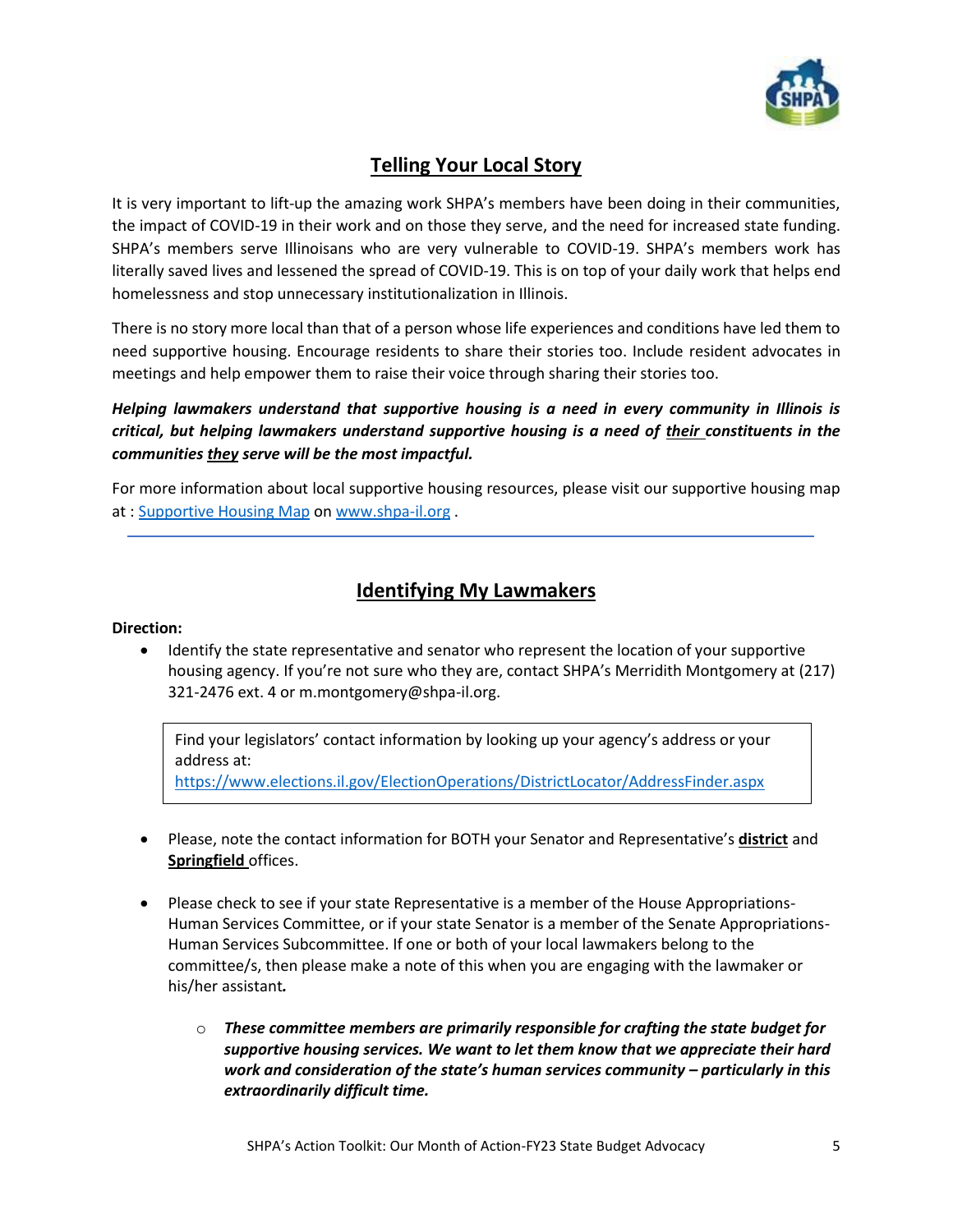

#### **Your lawmakers:**

| <b>Representative Name:</b>         |  |
|-------------------------------------|--|
| <b>District Office Address:</b>     |  |
| District Office Phone Number:       |  |
| <b>Springfield Office Address:</b>  |  |
| Springfield Office Phone<br>Number: |  |
| Committee(s):<br>.                  |  |

Notes:

| Senator Name:                   |  |
|---------------------------------|--|
| <b>District Office Address:</b> |  |
| District Office Phone Number:   |  |
| Springfield Office Address:     |  |
| Springfield Office Phone        |  |
| Number:                         |  |
|                                 |  |
| Committee(s):                   |  |

Notes: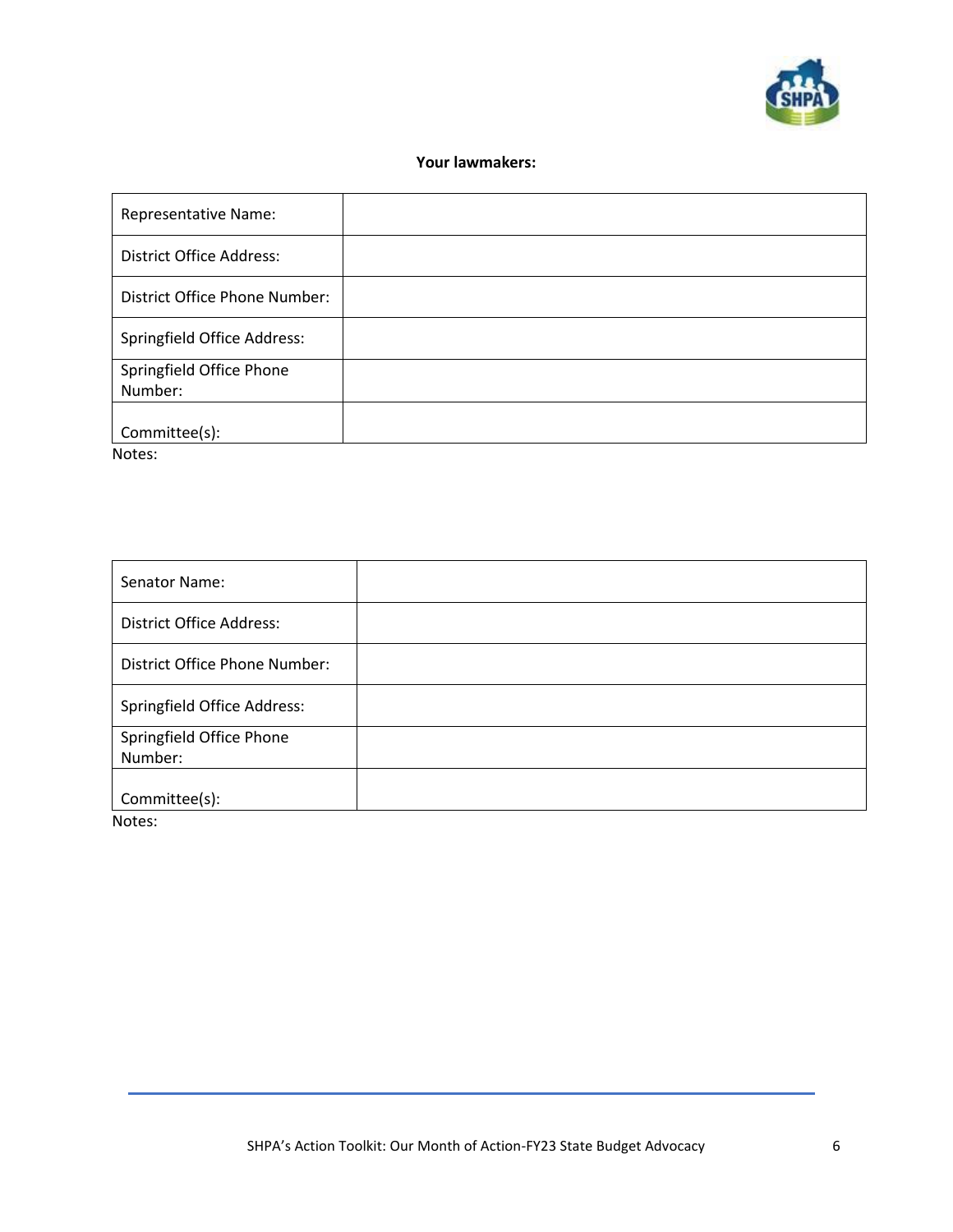

### **Calling Your Lawmakers**

*Supporitve Housing is an evidence-based solution that will help Illinoisians facing homelessness or housing vulnerability.* Please, start conversations with lawmakers beginning February 7, 2022, by calling their offices as raising awareness- asking them to support supporitve housing.

#### **Direction:**

Call both your senator and representative's **district** office 1st and then, the Springfield office.

It is likely you will speak to a legislative assistant or need to leave a recorded message:

- Tell them your name and that you are a constituent.
- Say you're requesting a call with the senator or representative to discuss the importance of funding for supportive housing.
- If you leave a message, be sure to include your phone number and respectfully request a return call.

#### *Navigating a Conversation with a Lawmaker*

- Lawmakers deal with dozens of major policy issues and hundreds of competing interests. Any lawmaker you speak with could be short on time and simultaneously focused on many different matters.
- A lawmaker may also direct his or her staff to return your call and collect your points on the lawmaker's behalf.
- Note the big picture: we're people working together, across the state, to preserve, protect and expand supportive housing.
- But remember: "All politics are local." Lawmakers are chiefly concerned with how state policy affects the people who live in their own districts. To the degree possible, emphasize the local implications of any reduction in state funding for supportive housing services.
- If the lawmaker or staff member wishes to direct the conversation, follow his/her lead. Legislators and staff have different styles; some might prefer to do the talking and ask questions, while others may prefer that you do most of the speaking while they listen.

#### **At the Close of the Conversation, Thank the Lawmaker**

- Respectfully encourage the lawmaker to work with supportive housing providers to protect continued, necessary funding for supportive housing (and make note of his/her response).
- Thank the lawmaker for his/her time and tell him/her that you look forward to following up over the course of the fiscal year.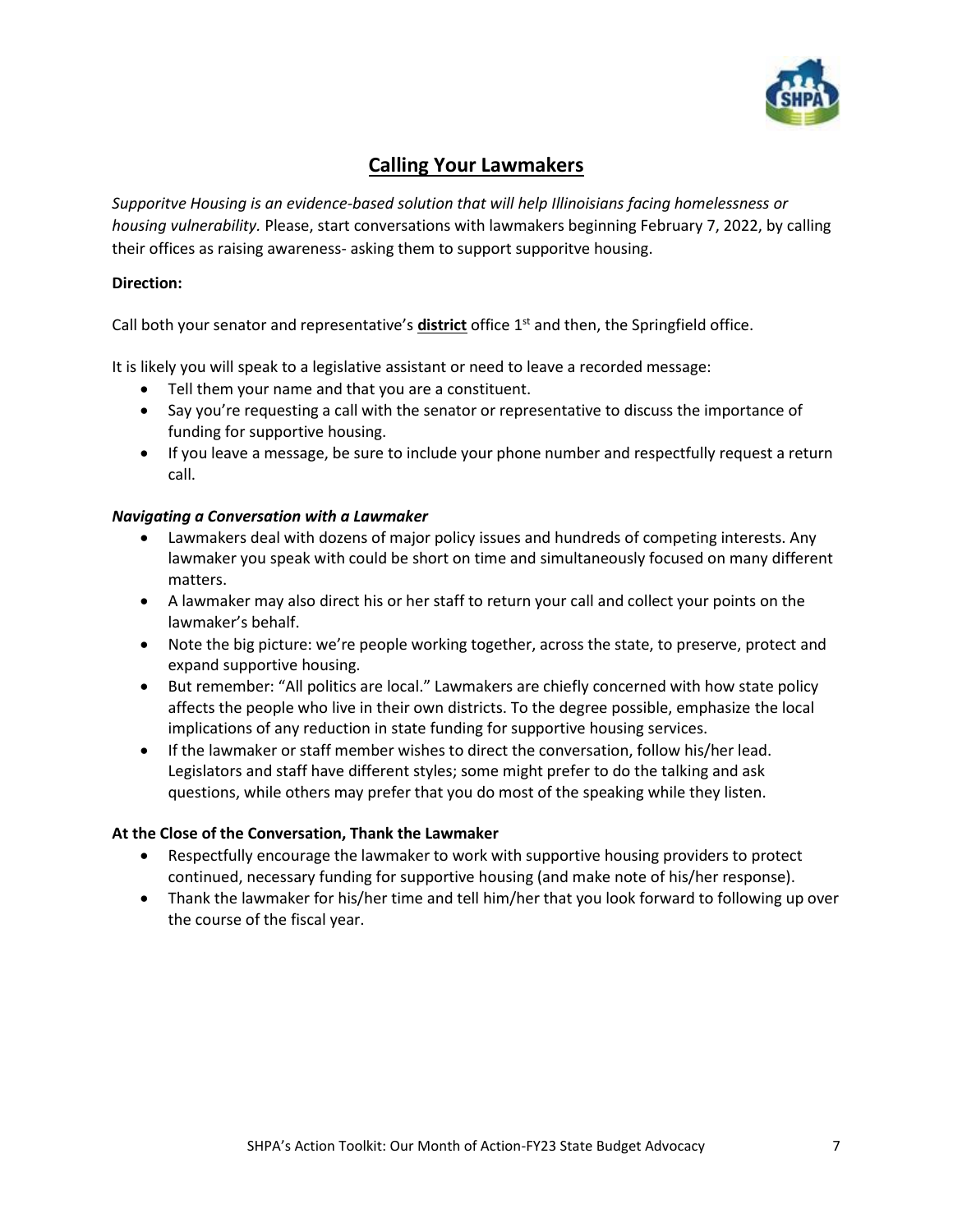

### **Call In Day Script**

*A Call-In Day is a day of action. SHPA will send Calls to Action asking its members and supporters to call Illinois Lawmakers and ask them to support supportive housing. Call-In Days help show our ask's support because lawmakers will have many calls focused on our asks in one day.* **You can call your lawmakers with the tool below at ANY TIME during the spring session.** 

*Once on the phone with a lawmaker or the lawmaker's staff, introduce yourself, share the name of your agency and where it is located.*

- Hello! My name is (Frist Name, Last Name) and I am a constituent/work in the district of (Rep/Sen Legislator's Name).
	- $\circ$  Supportive Housing Provider: Provide a brief about your agency and its supportive housing programs: State the number of staff at your agency and the number of individuals served
	- $\circ$  Supportive Housing Resident: Share a few sentences about your experience, the services, and the impacts of supportive housing on your life.
- I am calling you because it is important that our state preserves, protects and expands supportive housing.
- Supportive Housing is a solution that Can Ensure All Illinoisans Facing Homelessness and Housing Vulnerability Have a Home That Meets Their Needs. It combines housing and services. Housing is the platform where Illinoisans can achieve wellness, reach economic stability, and be a part of their communities. The supportive services are critical to a person's stability once they enter housing.

### • **I respectfully ask the lawmaker to appropriate \$46.9 million for supportive housing services as part of the FY 2023 budget.**

• This funding, which represents an increase relative to the FY 2022 appropriation of \$5.1 million.

• The request includes an allocation of \$3.0 million to provide services to the residents of 875 new units coming online in the next fiscal year- which doubles the units added in FY22. Also, we request \$2.1 million, (5% cost-of-living) increase to support existing grants as providers combat the employment crisis. Providers have not received a cost-of-living increase in 4 years and providers face serious staffing challenges

• Especially during this critical time, supportive housing – and residents it serves – depend on continued and stable funding from the state.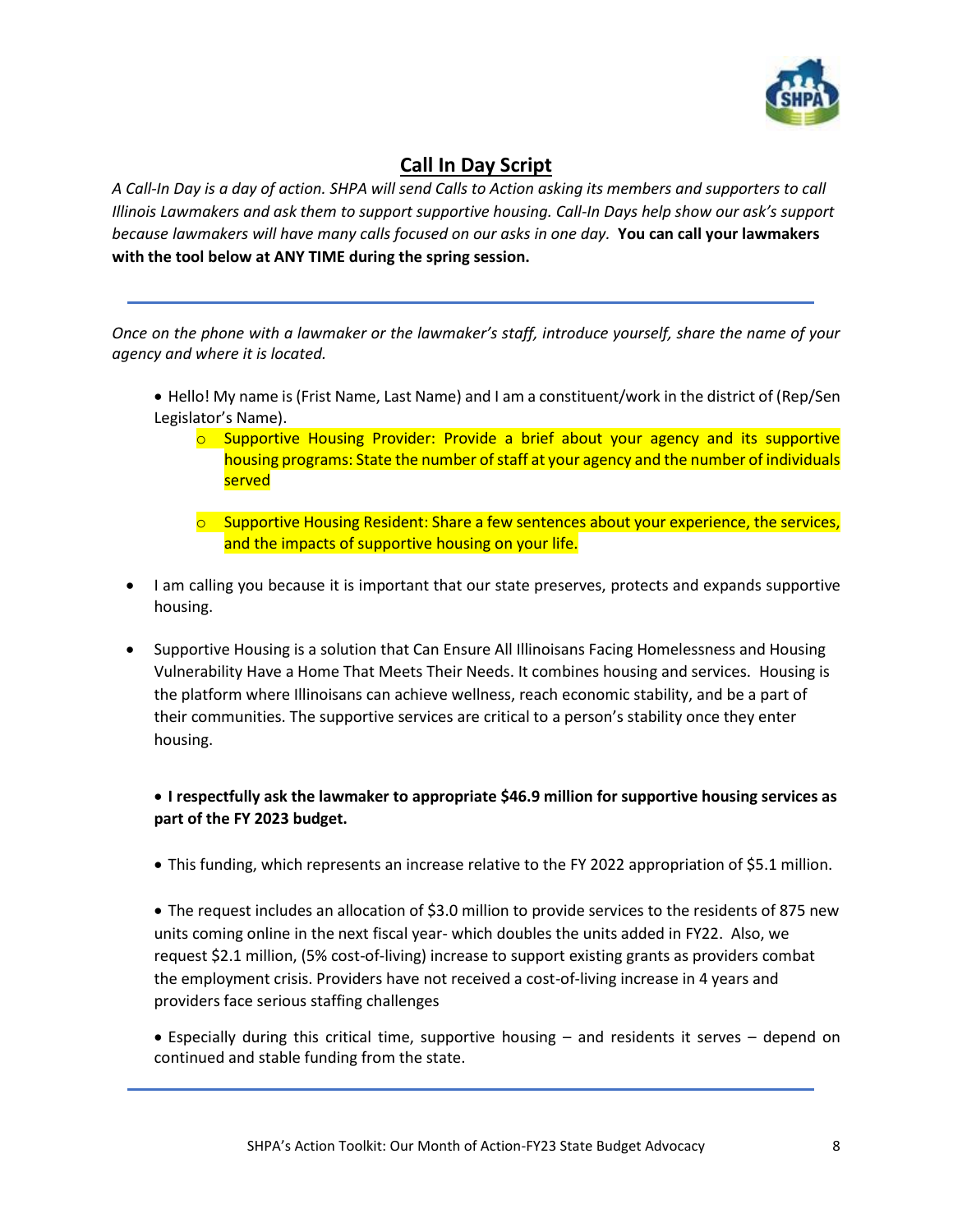

### **Setting Up a Meeting: Lawmaker Engagement**

*Many lawmakers have been willing to meet virtually this session. These meetings are both efficient and impactful. Please, outreach to lawmaker starting February 7, 2022, to request a virtual meeting to take place no later than February 28, 2022. You may need to call the office several times and will likely speak to the lawmaker's team to set up the meeting. Do not get discouraged. The latter part of the legislative session is extremely busy*.

#### **Direction:**

- Call the district office first.
- If you speak to someone, simply say:

My name is (First Name, Last Name), I am from (your agency) and we are the lawmaker's constituents. I would like to schedule a 30-minute virtual meeting with the lawmaker to discuss Supportive Housing needs in their district and throughout Illinois. I also would like to discuss the FY23 State Budget. Can we please schedule a meeting in February?

- If no one answers, leave this message, and include your contact information.
- Sometimes, you will be directed to email the lawmaker.

#### **Below is a sample email:**

Subject Line: Requesting a constituent meeting on supportive housing.

Hello!

Thank you for helping us connect with (Title) (Lawmaker's Last Name)!

We are requesting a 30-minute virtual meeting. Hopefully, we can meet soon. Our team is available to meet between (date) and (date).

(name of agency) provides supportive housing and homeless services to the constituents of (Title) (rep/Sen Lawmaker's Last Name)'s district. We would like to talk about supportive housing, the work happening in the (Lawmaker's district number) district and discuss the needs of providers and those they serve- especially during this critical time.

Please, allow me to be the primary contact to schedule this meeting. I can be reached at (your email) or by phone (your direct number).

Thank you so much!

Sincerely, Name

> *The SHPA team would love to be a part of these meeting. We can also help with the video conference platform. Please, reach out to Merridith Montgomery at [m.montgomery@shpa-il.org](mailto:m.montgomery@shpa-il.org) to set this up*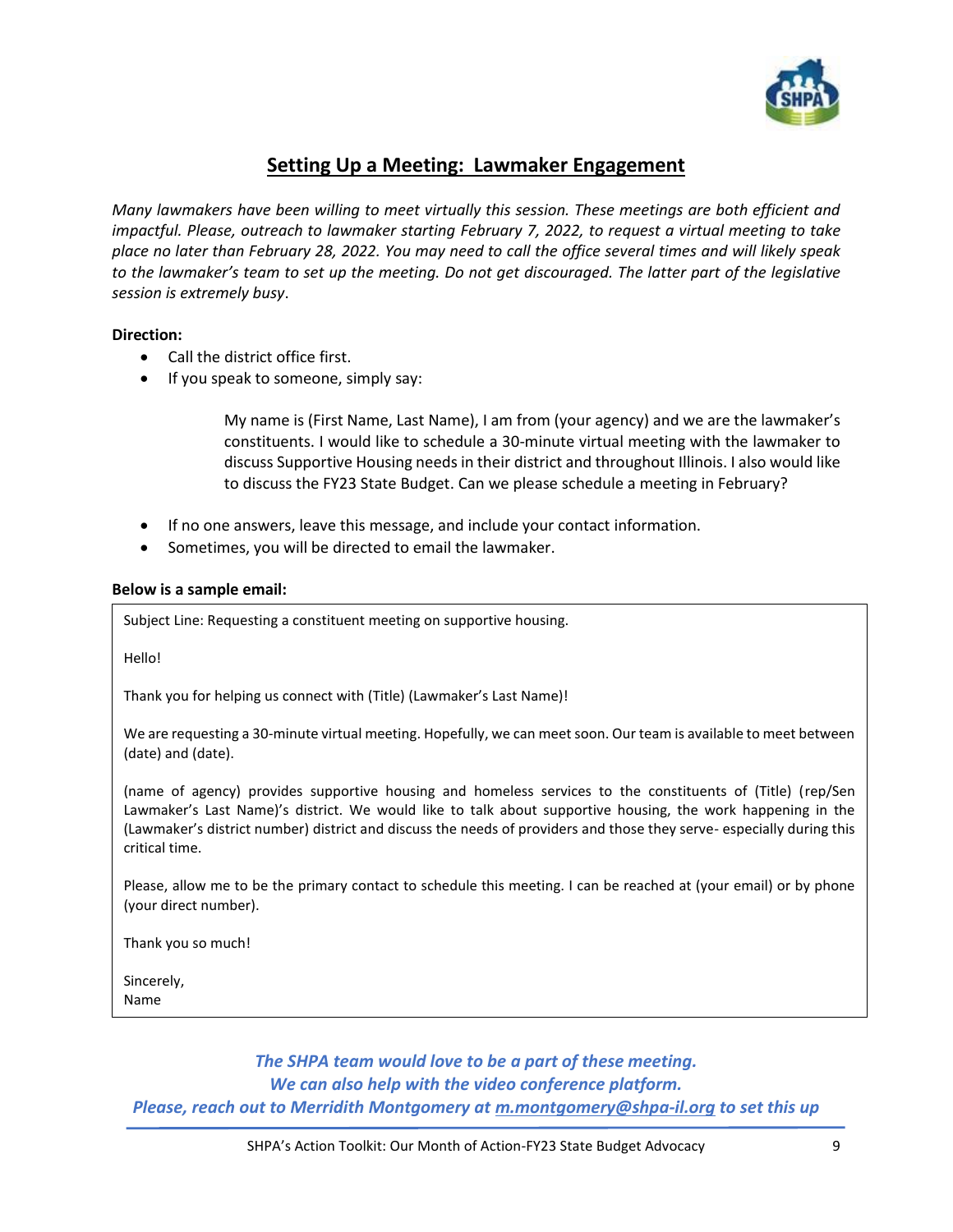

# **Sample Meeting Agenda**

#### **Agenda:**

#### **1. Introductions**

*Everyone should briefly share their name, agency, and 1 or 2 sentences about their involvement on the issues of homelessness and supportive housing. Mention any relationships you already have directly with the legislator of any of their acquaintances.* 

#### **2. Purpose of Meeting**

*To educate the legislator on the local and state Impact of our policy priorities and to build relationships that improve access to and increase resources for Supportive Housing and Homeless Services. We are specifically asking the legislator to support these issues and become a champion of our issues.* 

#### **a. Policy Priorities**

*Progress being made on issues of homelessness, the importance of supportive housing, and how we can work together to advance our progress.* 

#### **b. Local Impact**

*The impact of homeless ness and supportive housing in your community: community wide successes, and local data.* 

#### **c. Constituent's Lived Experience**  *The impact of homelessness and supportive housing in your community: personal stories*

#### **3. Thank the Legislator**

*a specific thank you relating to them*

#### **4. The Ask**

*a specific request about the policy priorities*

#### **5. Closing**

*Summarize anything that either you or the legislator's team committed to. Express next steps. Identify who you should follow up with. Invite them to visit a local program the next time they are home.*

**Remember, meetings with legislators and/or their teams can be intimidating. Advocacy is the active support of an idea or cause. You are an expert. You are champion of ending homelessness and the importance of supportive housing. You believe in helping our neighbors obtain and maintain housing stability so they can pursue their goals.**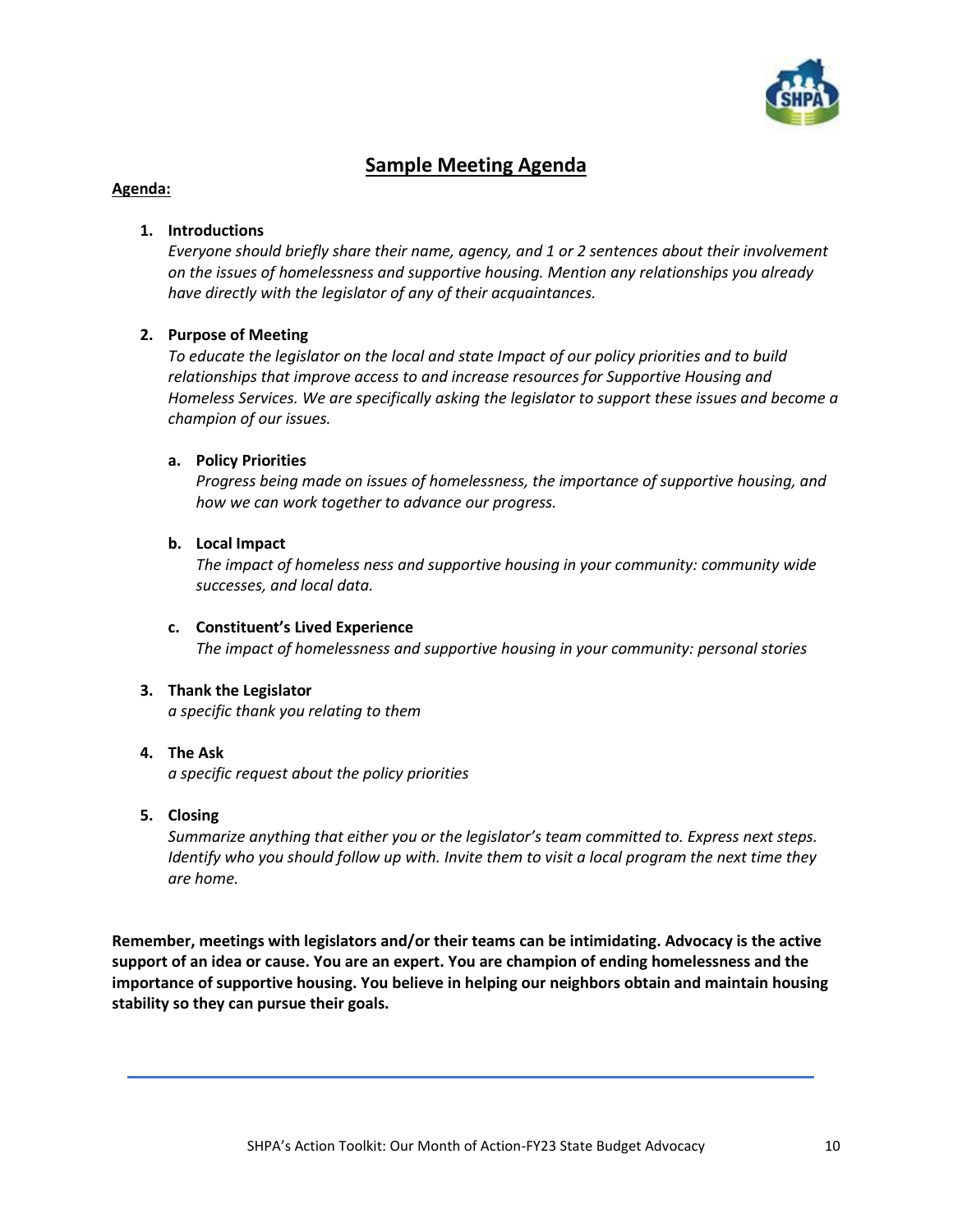

### **Letters to Legislators: Lawmaker Awareness and Advocacy Letter Campaign**

Please, continue these conversations by sending letters to your legislators from February 7, 2022, through March 18, 2022.

#### **Direction:**

- These tools can be used as a template for drafting your message to lawmakers.
- Please personalize all sections in yellow.
- Please send your communications to both your state representative and state senator.
- Use their District Office Address for this correspondence.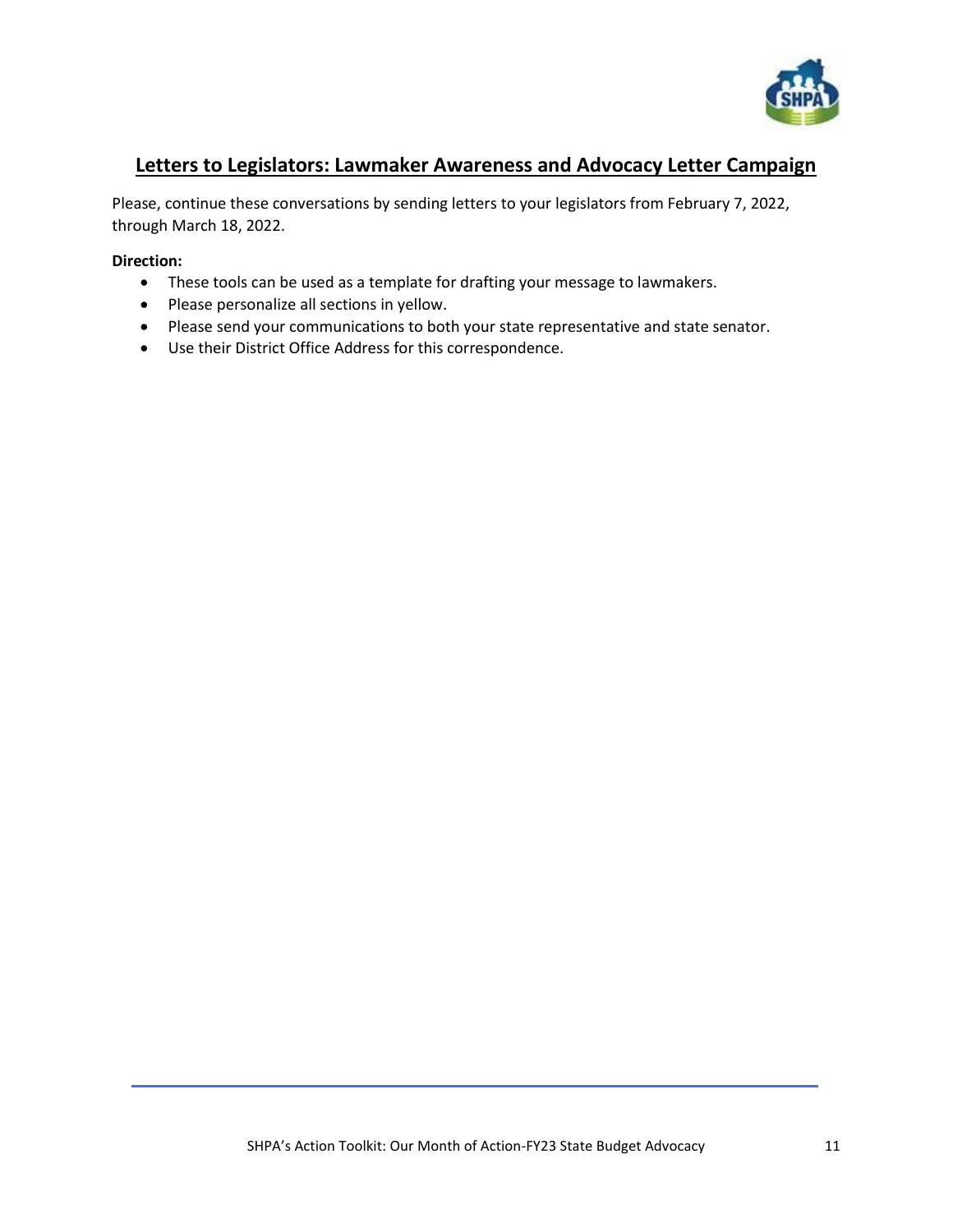

# **Supportive Housing Provider Template**

[Please use your agency's letterhead/logo]

### [Date]

Honorable [First] [Initial] [Last] Address 1 Address 2 City, IL Zip

#### Dear [Choose one title as appropriate: Representative or Senator or Leader or Speaker or President] [Last Name]:

Supportive Housing is as diverse as the people and communities it serves. It is a powerful change factorhelping individuals and families throughout Illinois by providing affordable housing and supportive services. Simply put, supportive housing is affordable housing with person-led, person-centered supporitve services. We serve 17,684 adults and youth statewide.

#### (PERSONALIZE YOUR INTRODUCTION: COMMUNITIES AND NUMBER OF INDIVIDUALS SERVED)

Illinois supportive housing providers are grateful for Gov. J.B. Pritzker's proposed budget of \$42.586 million for supportive housing services in FY23.But as we continue to respond to the social and economic fallout of the COVID-19 pandemic, supportive housing providers are working to meet increased demand for services from individuals who, but for our support, would be homeless or institutionalized, and facing steep barriers to housing, health and behavioral healthcare, and human services. Instead, they'd rely on hospital emergency rooms, jails, and prisons to meet their immediate needs.

Unmet need for our services is constant; we operate at or near capacity. In the coming fiscal year, providers across Illinois are preparing to offer services to the residents of 875 new units coming onlinewhich doubles the units added in FY22.*To maintain existing services without interruption, while expanding to address this portion of the state's unmet need, Illinois supportive housing providers are seeking an appropriation of \$46.9 million* (the homeless services and mental health services lines combined). This would represent an increase, relative to the FY 2022 appropriation, of \$5.1 million.

The request includes an allocation of \$3.0 million to provide services to the residents of 875 new units coming online in the next fiscal year- which doubles the units added in FY22. Also, we request \$2.1 million, (5% cost-of-living) increase to support existing grants as providers combat the employment crisis. Providers have not received a cost-of-living increase in 4 years and providers face serious staffing challenges.

(BRIEFLY RECITE YOUR AGENCY AND COMMUNITY EXPERIENCE)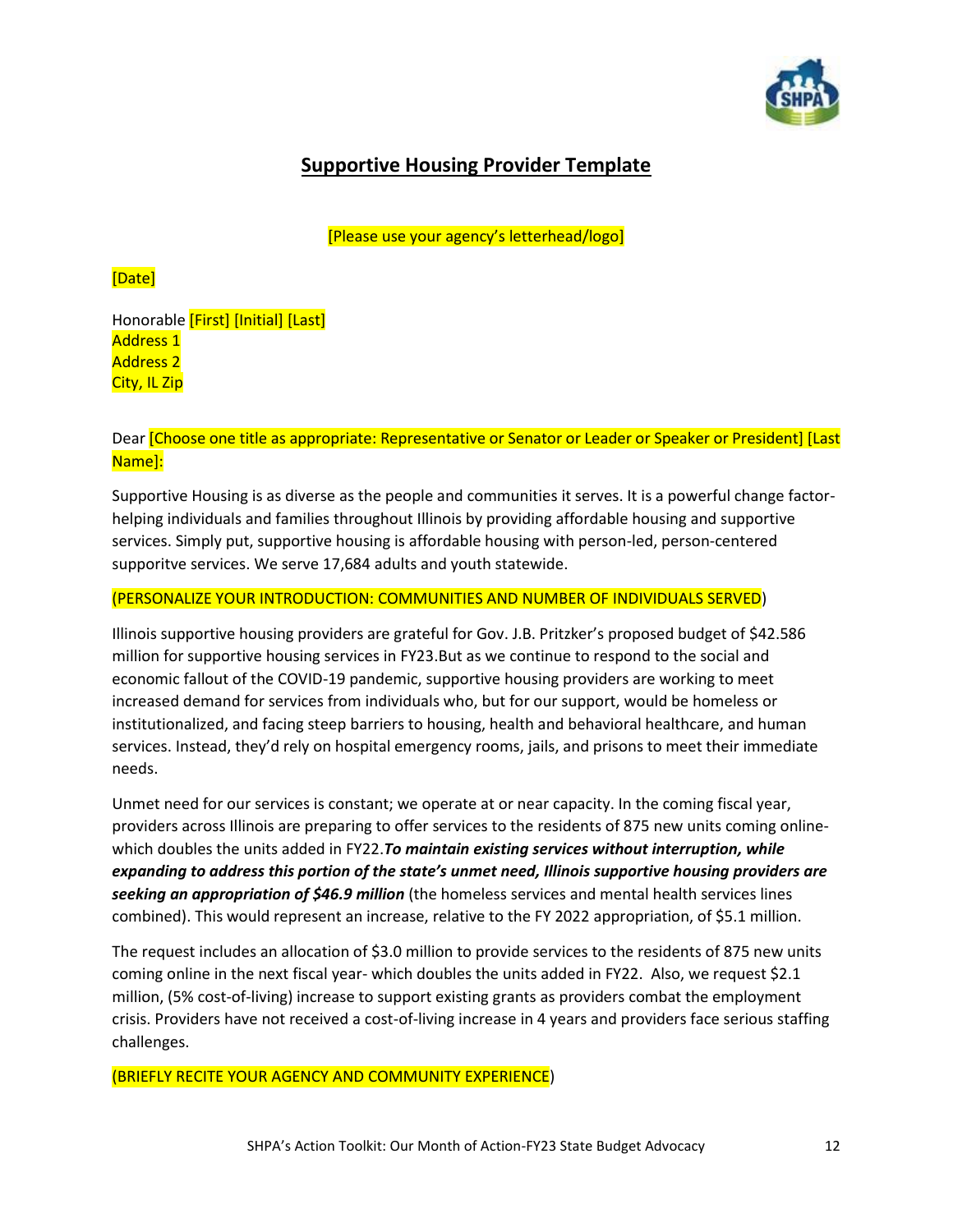

We respectfully urge your support for the funds necessary for supportive housing providers to stay the course and, in the coming fiscal year, reach even more men, women and children who require supportive housing services. Additional state funds for services will help us protect more Illinoisians who face homelessness and housing vulnerability, bolster the state's effort to mitigate the spread of COVID-19, and save lives.

Thank you for your consideration of this request. We would be glad to answer any questions you or your staff may have.

Sincerely,

Please Include Your Signature Name **Organization Address Contact**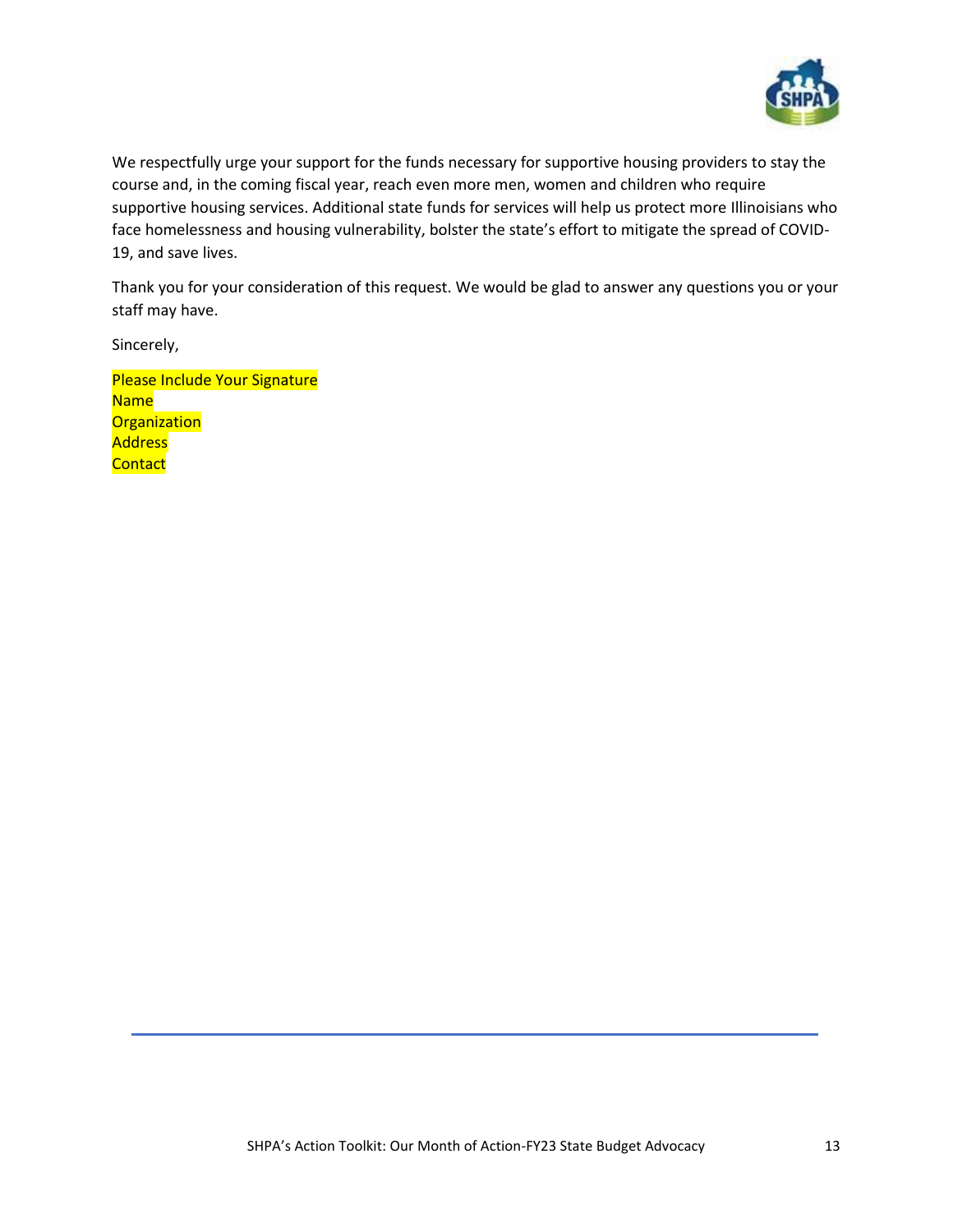

# **Supportive Housing Resident Template**

### [Date]

Honorable [First] [Initial] [Last] Address 1 Address 2 City, IL Zip

Dear *[Choose one title as appropriate: Representative or Senator or Leader or Speaker or President] [Last* Name]:

Illinois supportive housing providers are working to end homelessness, promote public health and safety, and improve quality of life for men, women, and children across Illinois. Supportive Housing is as diverse as the people and communities it serves. It is a powerful change factor- helping individuals and families throughout Illinois by providing affordable housing and supportive services. It can end homelessness, stop unnecessary institutionalization, build communities, and strengthen Illinois.

Very briefly describe your own experience with supportive housing:

- What was your life like before supportive housing?
- What is life like now that you have the benefit of supportive housing?
	- o Where do you live?
	- o Are you more productive?
	- o Are you relatively safe and healthy?
- What would become of your life If Illinois lawmakers reduced funding for supportive housing services?

Unmet need for supportive housing services is constant. In the next fiscal year, Illinois supportive housing providers are preparing to offer services to the residents of 875 new units coming online- which double the units added in FY2022. **Please join Illinois supportive housing providers and residents in advocating for an appropriation of \$46.9 million (the homeless services and mental health services lines combined) in FY 2023.** This would represent an increase, relative to the FY 2022 appropriation, of \$5.1 million – a sum that is necessary to continue the existing services while reaching even more people in need.

Thank you for your time and consideration. Please feel free to contact the Supportive Housing Providers Association of Illinois (SHPA) at (217) 321-2476 for more information.

Sincerely, [Please Include Your Signature Phone number Email address]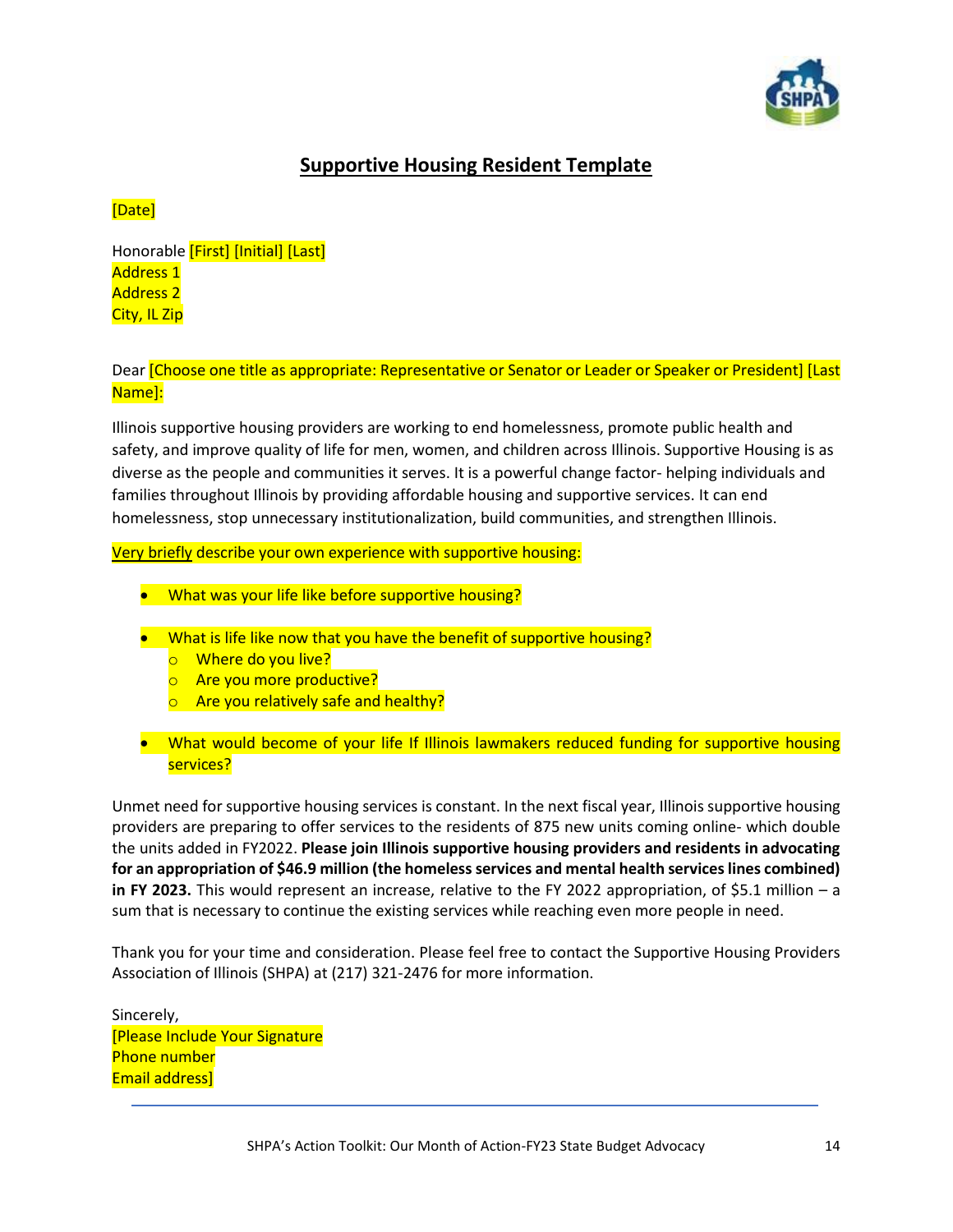

### **Social Media**

Help SHPA bring awareness to all the amazing work being done in our field- especially during these unprecedented times. We are asking that you share your stories on social media, using the hashtag #ILSupportiveHousing.

# #ilsupportivehousing

People are posting about this

Don't forget to like SHPA on Facebook and tag us too!

<http://www.facebook.com/shpail>

Examples of Posts include:

Support Supportive Housing! Over 26,000 Illinoisians rely on Supportive Housing. #ILSupportiveHousing

Supportive housing connects affordable housing and supportive services to Illinoisans who need them. #ILSupportiveHousing

We helped 150 households stay safely housed during the pandemic and helped them received services they need! #ILSupportiveHousing

Our staff have been working hard- making sure our 150 supportive housing residents are safe this year! #ILSupportiveHousing

Supportive Housing changed my life! #ILSupportiveHousing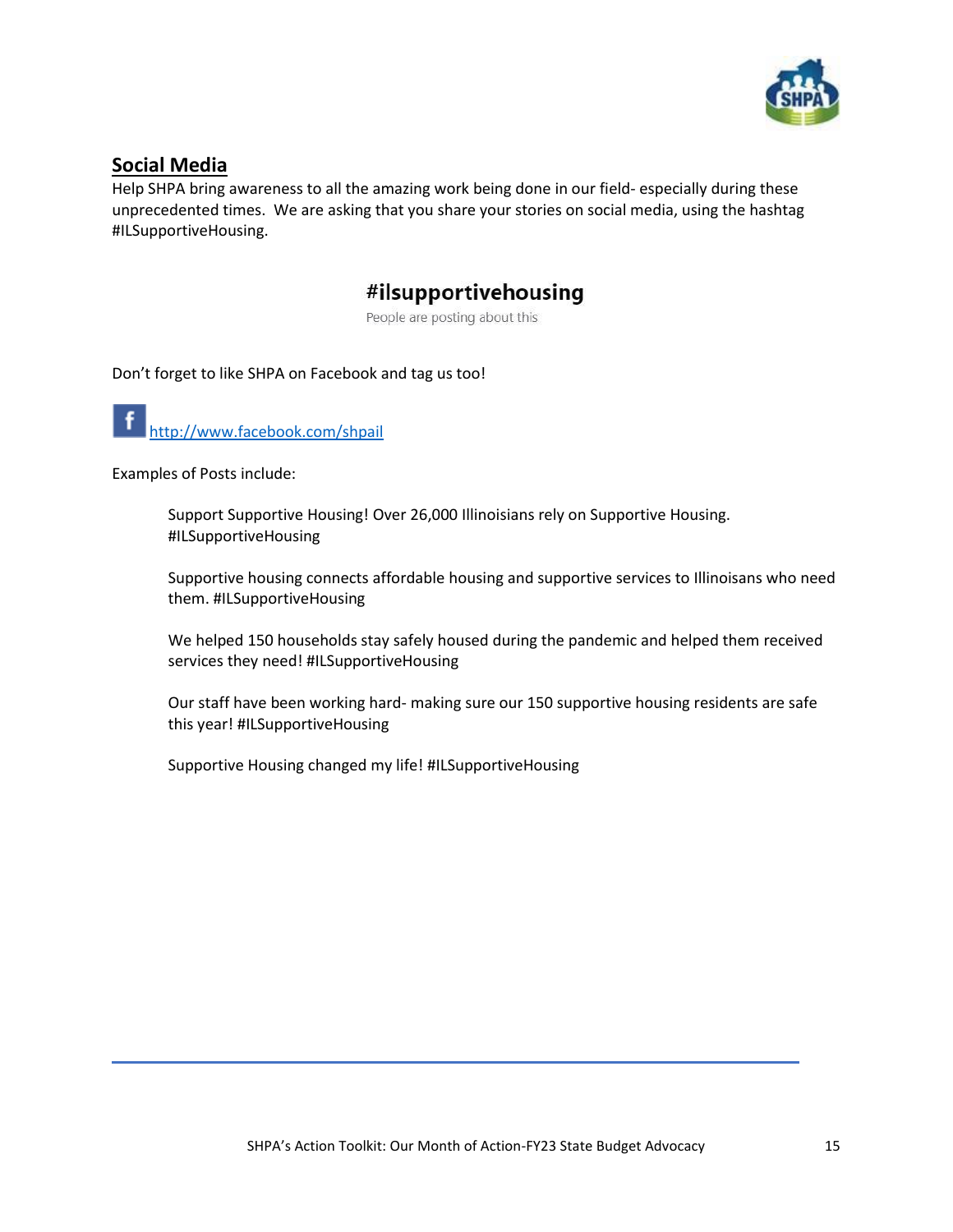

### **Advocacy Feedback**

SHPA tracks outreach to lawmakers on an ongoing basis. We are constantly evaluating and adjusting our approach based on reports from residents and staff, so your comments are very important and help us to do a better job.

Please, let us know how you participated in our Call to Action:

Survey Link

[https://us18.list](https://us18.list-manage.com/survey?u=9d985a7e25453fbb60cd5f50b&id=7155f300cc&attribution=false)[manage.com/survey?u=9d985a7e25453fbb60cd5f50b&id=7155f300cc&attribution=false](https://us18.list-manage.com/survey?u=9d985a7e25453fbb60cd5f50b&id=7155f300cc&attribution=false)

Please report, by email or phone, the highlights of your outreach to Merridith Montgomery at 217-321- 2476 ext. 4 or m.montgomery@shpa-il.org.

### **Advocacy Support Calls**

Join your fellow advocates on SHPA's weekly Advocacy Support Call. During this call, SHPA's team will help our advocates with the why and how of law maker outreach. We also hope to work as peers for brainstorming and debriefing our collective advocacy efforts. We hope you'll join, even if it's only for a few minutes!

*Start your week with us, at 9:00am, on the following days:* Monday February 7, 2022; 9:00-10:00 Monday February 14, 2022; 9:00-10:00 Tuesday February 22, 2022; 9:00-10:00 Monday February 28, 2022; 9:00-10:00

### *Call Information:*

Please join my meeting from your computer, tablet or smartphone. <https://global.gotomeeting.com/join/614261085>

You can also dial in using your phone: [+1 \(872\) 240-3212](tel:+18722403212,,614261085) ; Access Code: 614-261-085